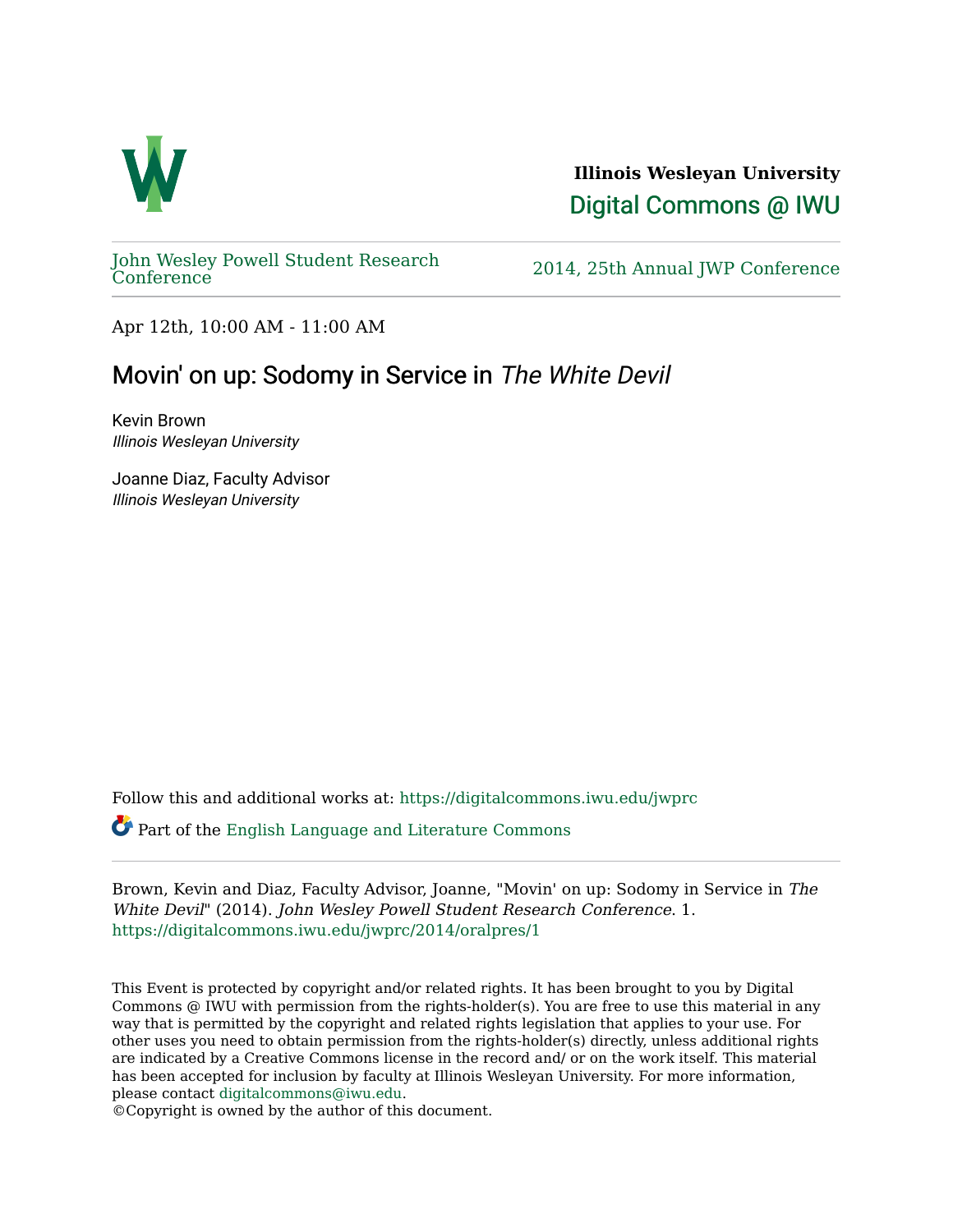## Kevin Brown

Dr. Diaz

Senior Seminar: Revenge Tragedy

#### 23 April 2013

### Movin' On Up: Sodomy in Service in *The White Devil*

Renaissance England was marked by change. From the late  $15<sup>th</sup>$  century through the early  $17<sup>th</sup>$  century, the social atmosphere in England was thrown out of order. The rise of the middle class gave people money who weren't supposed to have money. This deteriorated the established hierarchies of the time, blurring the lines between classes. Critics of John Webster's *The White Devil* (1612) have yet to address these issues in conjunction with the homoerotic tones throughout the play. Webster is using sodomy as a trope to illuminate how mobility in service is a destructive, chaotic force. By exploring these concepts together, readers can gain a better understanding of the play's portrayal of these social anxieties and their meanings.

This anxiety over social mobility can be seen in *The White Devil*. Early on, Flamineo reveals why he is trying to marry his sister to his master. He says to his mother, "I would fain know where lies the mass of wealth / Which you have hoarded for my maintenance, / That I may bear my beard out of the level / Of my lord's stirrup."<sup>1</sup> He is concerned not only with money but also status. Because, in his view, he has no other option, Flamineo tries desperately to marry his sister to his master. As Cornelia rightly observes, Flamineo's actions are sinking their house to ruin.<sup>2</sup> Despite her chastisement, Flamineo insists on continuing his pandering. Flamineo feels forced to take these actions because he treads the line between classes – although his father was a

 $^{\rm 1}$  John Webster, *The White Devil*, ed. by Christina Luckyj (London: A&C Black, 1998), 1.2.309-312.

 $2$  Ibid., 1.2.216-217.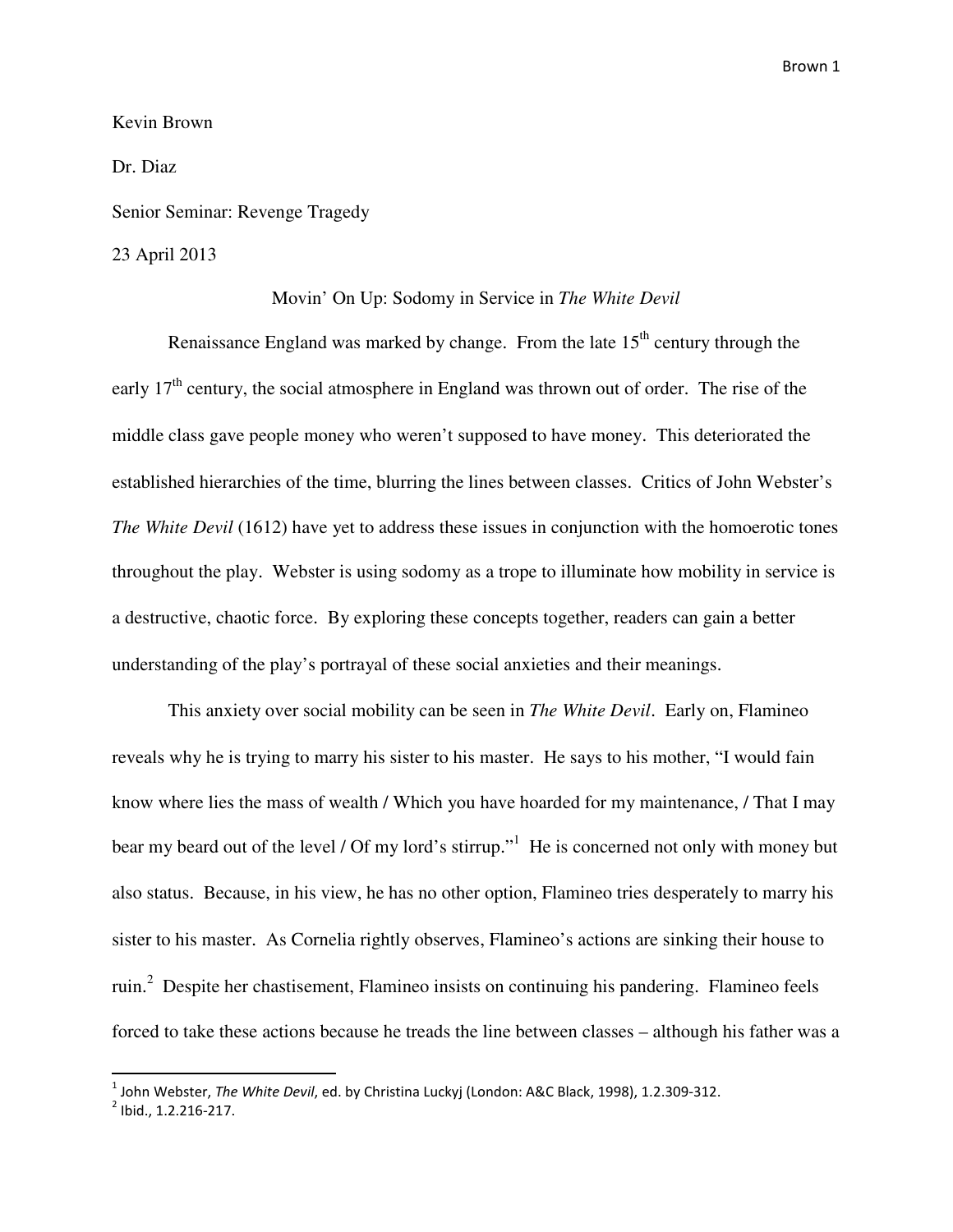gentleman, the family has no money left, as it has been spent since the death of his father, putting Flamineo and his family in the fallen gentry.<sup>3</sup> For them, both upwards and downwards mobility are possible, sometimes looming. Flamineo's struggle for advancement "is not vulgar social climbing but a desperate bid for a place in an increasingly corrupt and mobile society."<sup>4</sup> He is simply looking for a stable position.

 Flamineo's desire to climb the social ladder is matched, if not surpassed, by his fear of falling down further. He asks his mother, "Pray what means have you / To keep me from the galleys, or the gallows?"<sup>5</sup> There are two interpretations here. The galleys represent one of the lowest forms of work during this time. Flamineo's mind immediately drops to the worst case scenarios – he can choose between unpaid physical labor or hanging. This pairing is figurative – one way or another, being poor will break him. Another interpretation is a more literal one. The galleys and the gallows are actual punishments for stealing. Webster could be implying that Flamineo would continue to pursue wealth until the law prevents him. Either way, he is scared to death of being poor.

 His attempts to raise his rank and his fear of socially falling further show just how desperate he is. He recognizes Vittoria's requirements for marriage before Brachiano does, saying, "She hath taught him in a dream / To make away his Duchess and her husband."<sup>6</sup> This realization, though, does not turn Flamineo away from the match. Rather, he approaches Brachiano with a plan to kill them and introduces the Doctor to him. He then willingly murders

 $3$  Ibid., 1.2.315-316.

 $^4$  Christina Luckyj, introduction to *The White Devil*, by John Webster (London: A&C Black, 1998), xvi.

 $<sup>5</sup>$  Webster, White Devil, 1.2.313-314.</sup>

 $<sup>6</sup>$  Ibid., 1.2.255-256.</sup>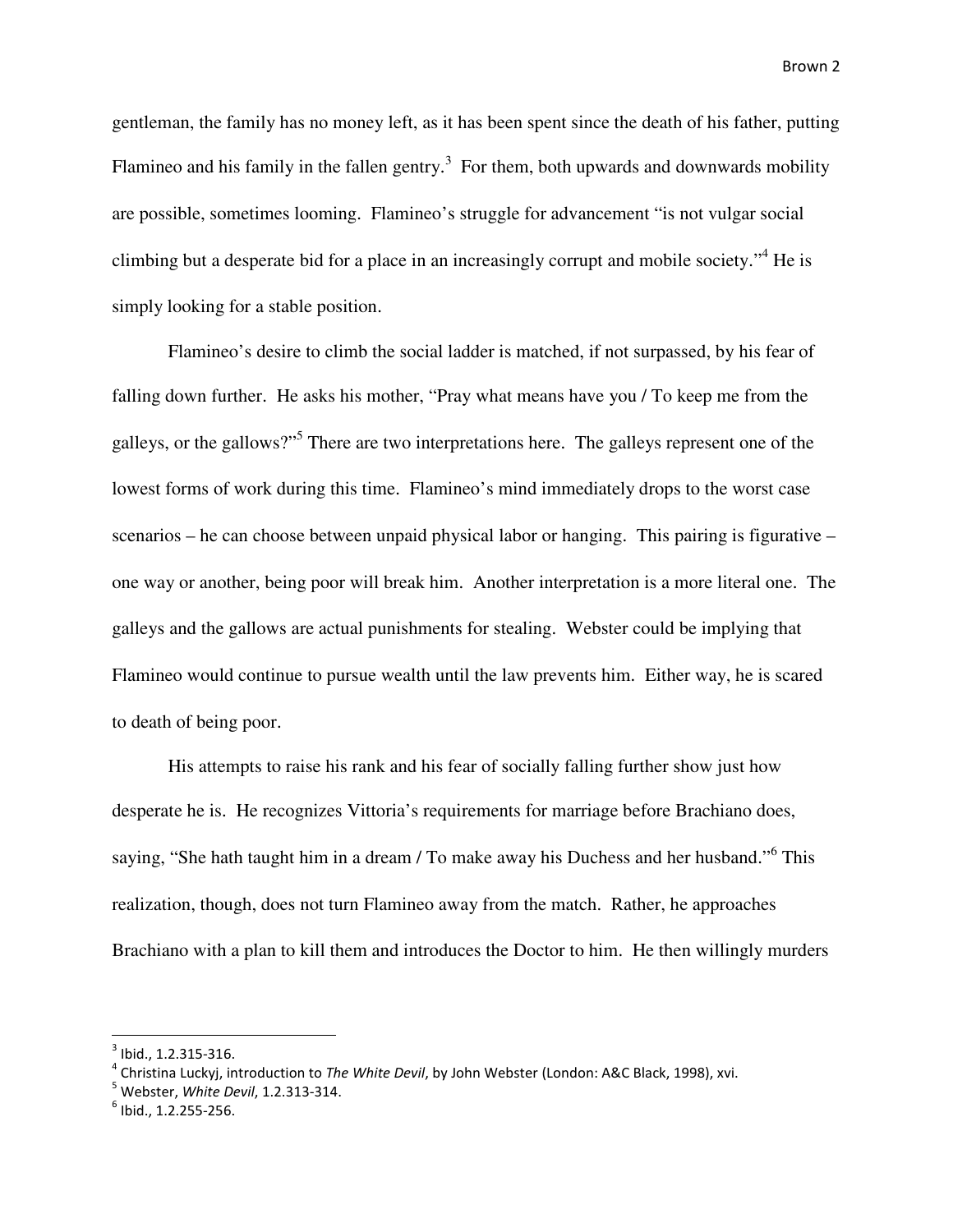Camillo.<sup>7</sup> Flamineo does not show any signs of protest to killing his brother-in-law. His coolness demonstrates the lengths he is willing to go to for social improvement.

Flamineo's desire for power traps him and forces him into a bind when Brachiano rejects Vittoria. Intending to harm Brachiano, Francisco writes and sends a fake love letter to Vittoria.<sup>8</sup> When Brachiano gets hold of the letter and reads it, he reacts violently and rejects Vittoria. Because he is using his sister as his way into gentility, Flamineo necessarily must defend her and her honor. What follows is an incredibly tense confrontation between Brachiano and Flamineo:

FLAMINEO: [*Facing him*] What me, my lord, am I your dog?

BRACHIANO: A bloodhound: do you brave? Do you stand me?

FLAMINEO: Stand you? Let those that have diseases run,

I need no plasters.

BRACHIANO: Would you be kicked?

FLAMINEO: Would you have your neck broke? ...

BRACHIANO: Do you know me?

FLAMINEO: O my lord! Methodically.

As in this world there are degrees of evils:

So in this world there are degrees of devils.

You're a great Duke; I your poor secretary.

I do look now for a Spanish fig, or an Italian sallet daily. …

BRACHIANO: Do you face me?

 $<sup>7</sup>$  Ibid., 2.2.37 s.d.</sup>

 $^8$  Ibid., 4.1.125-138.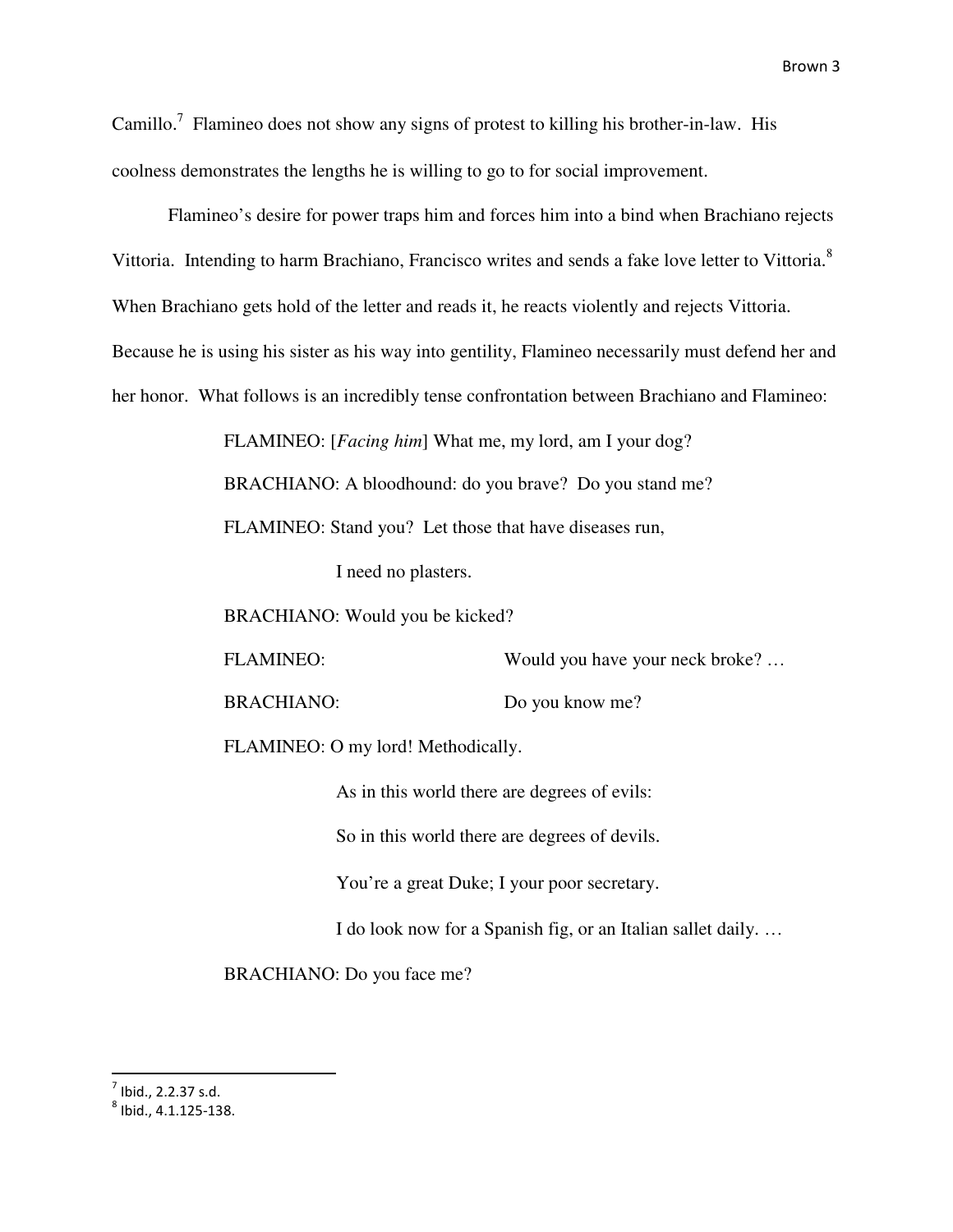FLAMINEO: O sir, I would not go before a politic enemy with my back towards him, though there were behind me a whirlpool.<sup>9</sup>

In this back and forth, these characters' true thoughts about the other are revealed. Brachiano calls Flamineo a bloodhound, which means not only a dog – a common name used by masters for servants during this time – but also "a person who pursues someone or something with (ruthless) tenacity."<sup>10</sup> Brachiano recognizes Flamineo's mercenary qualities and pursuit of money but does so while reminding him of his place – underneath his master's feet like a good dog. At the same time, Flamineo recognizes the Duke's wickedness. Flamineo's reminder that he had recently killed for Brachiano has no effect on him. Brachiano retorts menacingly, prompting Flamineo to voice his fear of his master – he expects to be poisoned and refuses to turn his back to him.

 In spite of this tension, Flamineo still leads Brachiano to his sister. At this point, Flamineo has no other choice but to continue on if he hopes to raise his status. Vittoria and Brachiano fight; Brachiano rejects and curses Vittoria, prompting her to tirade against him. After all of this fighting, Brachiano has a sudden change of heart and tries to mend the situation.<sup>11</sup> These outbursts evidently affected Vittoria more than Brachiano, and she does not accept Brachiano back. Immediately, Flamineo starts his pandering again, insisting she turn to listen to and make up with Brachiano.<sup>12</sup> He also pairs himself with Brachiano again, working to convince Vittoria to forgive and forget.<sup>13</sup> Flamineo's only method to get him out of his position

<u>.</u>

<sup>&</sup>lt;sup>9</sup> Ibid., 4.2.48-69.

<sup>&</sup>lt;sup>10</sup> Oxford English Dictionary Online, s.v. "Bloodhound."

 $11$  Webster, White Devil, 4.2.126ff.

 $12$  Ibid., 4.2.133.

<sup>13</sup> Ibid., 4.2.136, 146-190.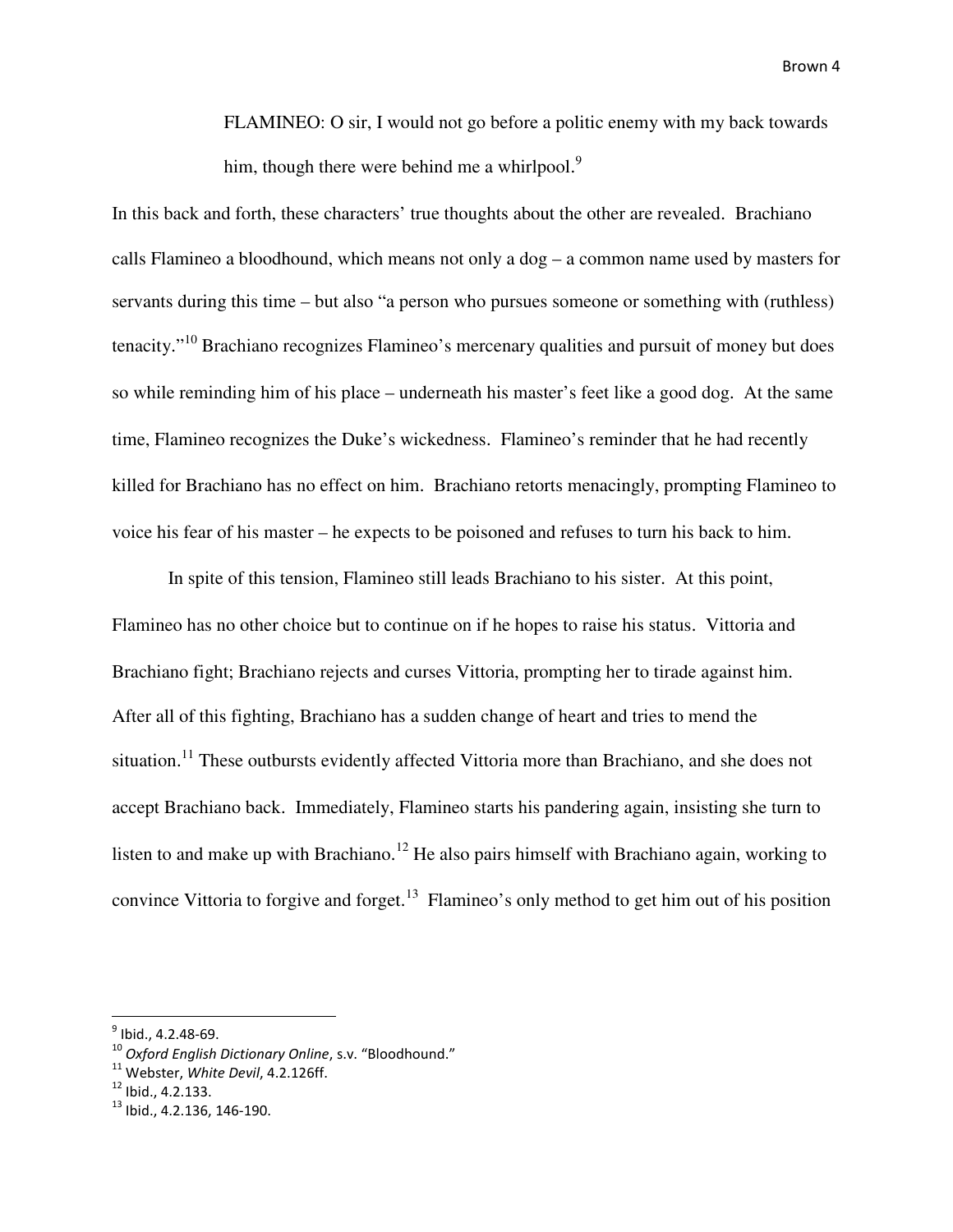as a servant is this marriage. Although this reward is by no means guaranteed to come his way, as he puts it, he is "engaged to mischief and must on."<sup>14</sup> In his mind, it is this or the gallows.

Although Flamineo does have ulterior motives, some of his actions do reflect positively on him as a servant. He not only works tirelessly to hook up his master with a lover, Flamineo is also acutely aware of his position. As was expected during this time, Flamineo is silent when around other lords or gentlemen, talking only to Brachiano or when spoken to.<sup>15</sup> This silence is pointed, as Flamineo constantly speaks his thoughts and feelings. He has by far the most lines in the play, enough that Webster felt inclined to include an excuse for the actor's vocal strain.<sup>16</sup> Even though he does have ulterior motives for being quiet – he is a sneaky character and doesn't want to get noticed without meaning to – Flamineo still makes for a good servant in this sense.

However, Flamineo's qualities are largely negative, as contemporary audiences would have recognized. The most readily apparent quality is his debauchery. Flamineo's speech is peppered with sexual puns and innuendos after announcing his loose talk.<sup>17</sup> Although viewers would be used to this sort of bawdy language, Flamineo sticks out in this play as one of the very few with a filthy mouth. Moreover, Flamineo's focus on the sexual aspect of Brachiano and Vittoria's relationship – indeed, it's all he cares about – is strange. To speak so openly and to encourage a woman to have an affair on her husband is unorthodox, to say the least. As he describes it, he is engaged to mischief, which meant evildoing or wickedness.<sup>18</sup> It also meant need, want, or poverty, which is a fitting double entendre – the Corombona family is quite

 $14$  Ibid., 1.2.345.

 $15$  This can be seen throughout the play before the last act but especially in 2.1 and 3.2.

 $16$  Webster, White Devil, 5.6.268-270.

 $17$  Ibid., 1.2.17ff.

<sup>&</sup>lt;sup>18</sup> OED, s.v. "Mischief."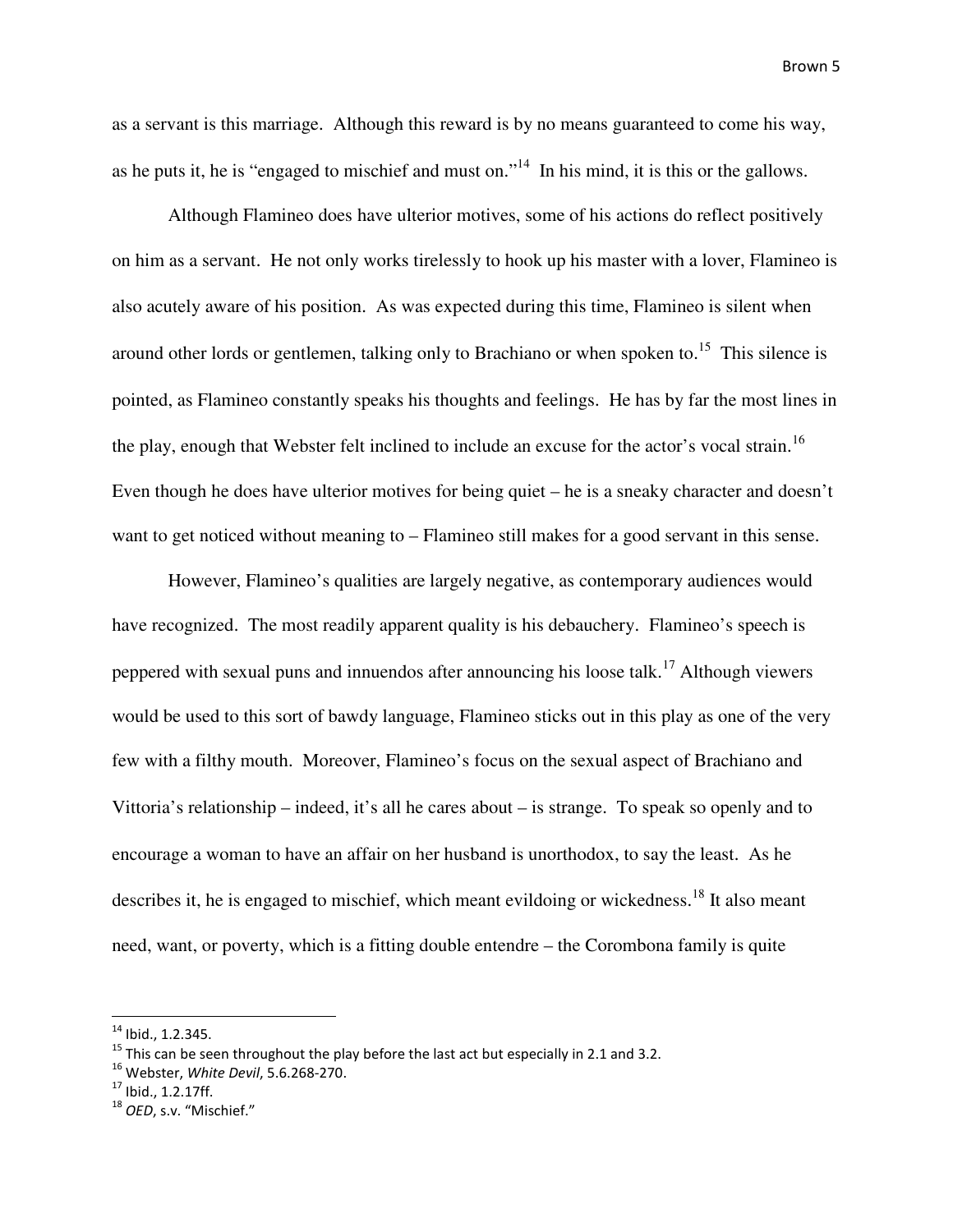familiar with the threat of poverty. Cornelia knows the family is poor but rejects Flamineo's viciousness, his corrupt, depraved, immoral, and reprehensible behavior.<sup>19</sup>

Flamineo also makes his duplicity well-known to the audience. Although his sneakiness can be entertaining at times – for example, his double-speak to Camillo and Vittoria that moves between compliments and insults<sup>20</sup> – this quickly changes, and he shows how strategic his dishonesty is. After murdering Camillo, Flamineo is taken in by guards. While the Lawyer and his brother talk to him, Flamineo says, "I do put on this feigned garb of mirth / To gull suspicion."<sup>21</sup> He intentionally hides his feelings in order to fool the others. While this is a cunning idea, it reflects poorly on his character – during this time, duplicity is typically associated with femininity. Later, after the arraignment, Flamineo says, "Because now I cannot counterfeit a whining passion for the disgrace of my lady, I will feign a mad humour for the disgrace of my sister, and that will keep off idle questions. Treason's tongue hath a villainous palsy in't; I will talk to any man, hear no man, and for a time appear a politic madman."<sup>22</sup> Once again, Flamineo is announcing to the audience the poor aspects of his character. The difference in behavior between this scene and his next, which he plays "*as distracted*," are stark. He can be played as almost a different character, changing costume and gestures. On a larger level, the audience would almost necessarily need to expect Flamineo's duplicity. His true character, which is revealed throughout the play, would not be readily accepted by others in the Duke's court. As such, nearly all of his interactions must be artificial or fake, which makes the audience ask: What is Flamineo really like?

-

<sup>&</sup>lt;sup>19</sup> OED, s.v. "Vicious."

<sup>&</sup>lt;sup>20</sup> Webster, White Devil, 1.2.123-158.

 $21$  Ibid., 3.1.28-29.

<sup>22</sup> Ibid., 3.2.304-310.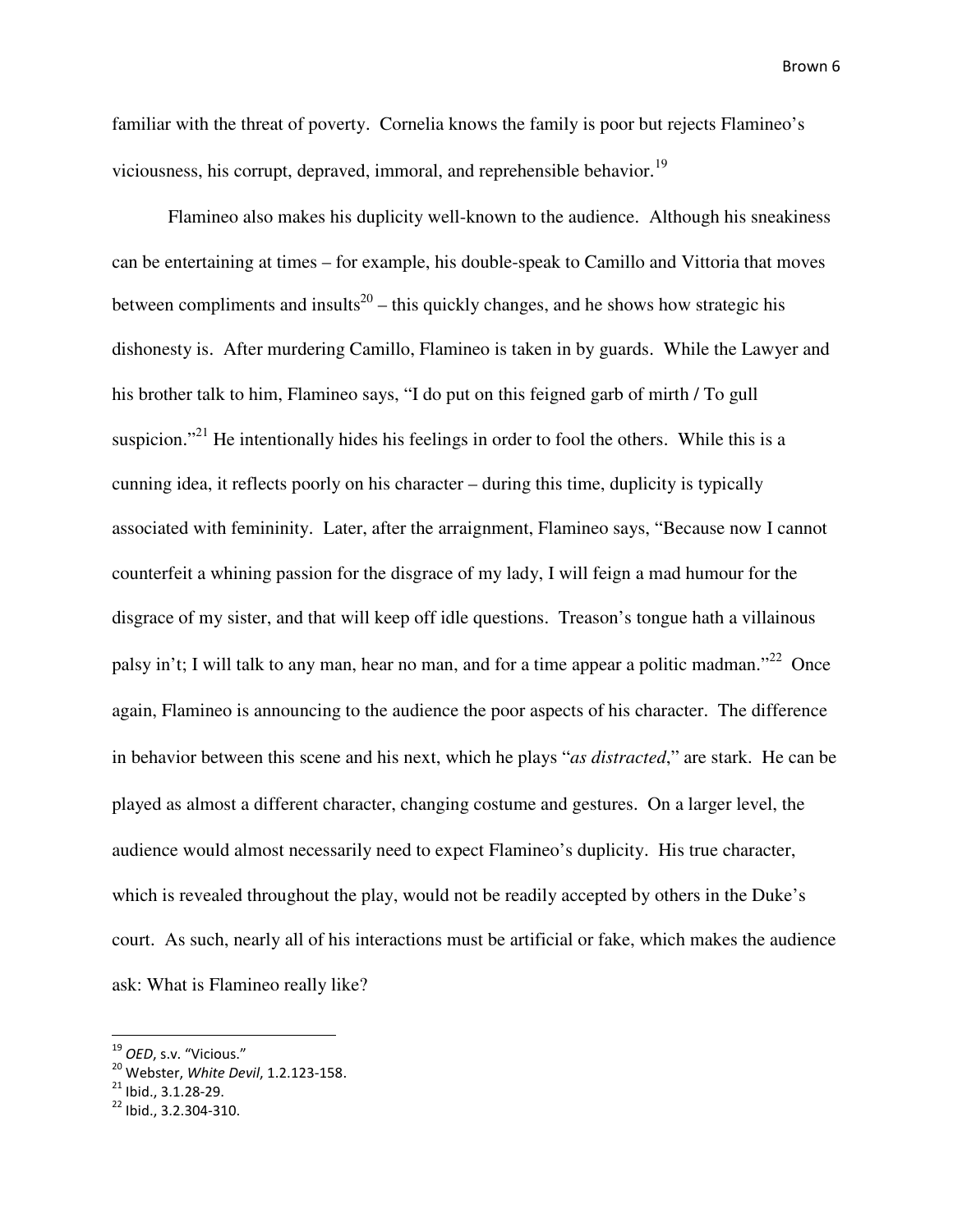Perhaps the most disturbing of Flamineo's characteristics is his atheism. Webster reinforces this in several ways. Symbolically, Flamineo rejects the cross – as a young child, he broke his mother's crucifix while he was nursing.<sup>23</sup> Directly after this is revealed, Flamineo rushes on stage and kills his brother.<sup>24</sup> His disregard for religious and moral tenets is highlighted when his mother is onstage. More directly, Flamineo's speaks his views on religion. When confronted with Brachiano's ghost, Flamineo asks, "Pray, sir, resolve me, what religion's best / For a man to die in?"<sup>25</sup> He sees religion as a tool to use; his only faith is in strategy to improve his status. His mercenary attitude negates the point of religion, stripping away salvation for advancement. He regards religion as "grammatical laments, / Feminine arguments" that move listeners "more with their exclamation than sense / Of reason or sound doctrine."<sup>26</sup> Webster creates this godless character to emphasize his break with traditional society. Flamineo does not fit in with the society portrayed in the play.

All of these traits – Flamineo's corruption, debauchery, duplicity, and atheism – are also attributes of the sodomite. Edward Coke, a leading contemporary legal scholar, called sodomy "a detestable, and abominable sin, amongst Christians not to be named, committed by carnal knowledge against the ordinance of the Creator, and order of nature."<sup>27</sup> According to Alan Bray, a respected scholar on queer history, sodomy was not:

> part of the chain of being, or the harmony of the created world or its universal dance. It was not part of the Kingdom of Heaven or its counterpart in the

-

<sup>23</sup> Ibid., 5.2.11-13.

<sup>&</sup>lt;sup>24</sup> Ibid., 5.2.14 s.d.

<sup>25</sup> Ibid., 5.4.125-126.

<sup>26</sup> Ibid., 5.6.66-70.

<sup>&</sup>lt;sup>27</sup> Edward Coke, The Third Part of the Institutes of the Lawes of England: Concerning High Treason and Other Pleas of the Crown and Criminal Causes (London: E. and R. Brooke, 1797), 57.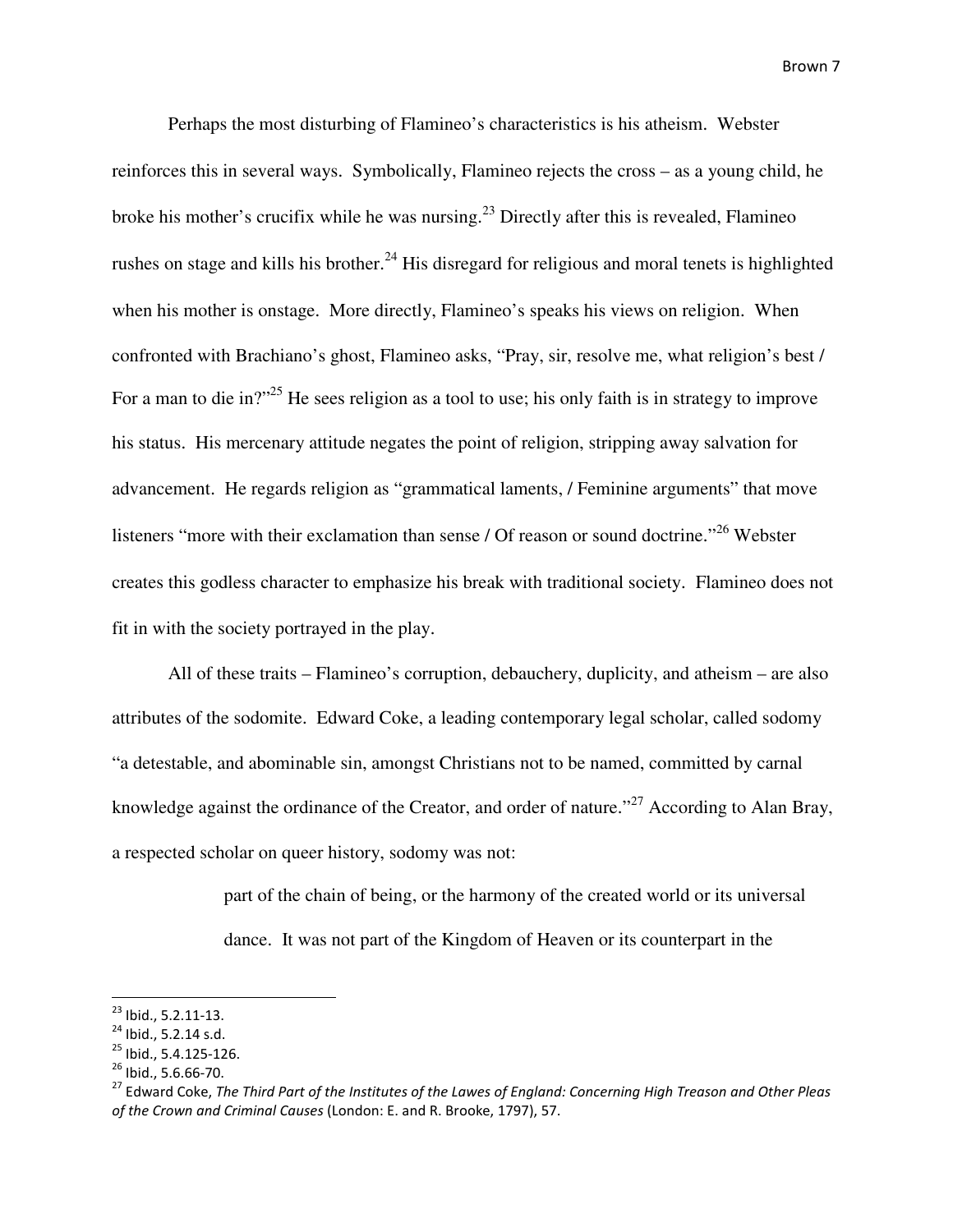Kingdom of Hell … It was none of those things because it was not conceived of as part of the created order at all; it was part of its dissolution. And as such it was not a sexuality in its own right, but existed as a potential for confusion and disorder. 28

Those living in Renaissance England were taught to view sodomites as monsters. The idea of sodomy was closely linked to debauchery and temptation, atheism and Popery, and duplicity. Anyone could fall into the practice of sodomy, through temptation, drink, sometimes even while dreaming.<sup>29</sup> To use Jonathan Goldberg's term, sodomy is "that utterly confusing category."<sup>30</sup> Renaissance authors could use sodomy in several different ways; just as Shakespeare's Rosalind gets laughs as Ganymede in *As You Like It*, so too does Marlowe's Gaveston get hate in *Edward II*. Sodomy functioned as a reference point that conjured up all of these negative associations.

With all of these associations to sodomy, it isn't surprising to see more obvious references to it peppered throughout the play. Consistently, Flamineo's interactions with others have homoerotic undertones. Flamineo admits early on that "conspiring with a beard / Made me a graduate" at university in Padua.<sup>31</sup> In a footnote, Christina Luckyj points out, "Flamineo earned his degree, probably by simply reaching physical (rather than intellectual) maturity or possibly by conspiring with an older man."<sup>32</sup> However, she misses the implication of this to contemporary audience members. To conspire means to "combine privily for an evil or unlawful pupose; to

-

<sup>31</sup> Ibid., 1.2.321-322.

<sup>&</sup>lt;sup>28</sup> Alan Bray, Homosexuality in Renaissance England (London: Gay Men's Press, 1982), 25.

 $^{29}$  Ibid., 13-32.

<sup>&</sup>lt;sup>30</sup> Jonathan Goldberg, Sodometries Renaissance Texts, Modern Sexualities (New York: Fordham University Press, 2010), 1-26.

<sup>32</sup> Ibid., 1.2.321-322 f.n.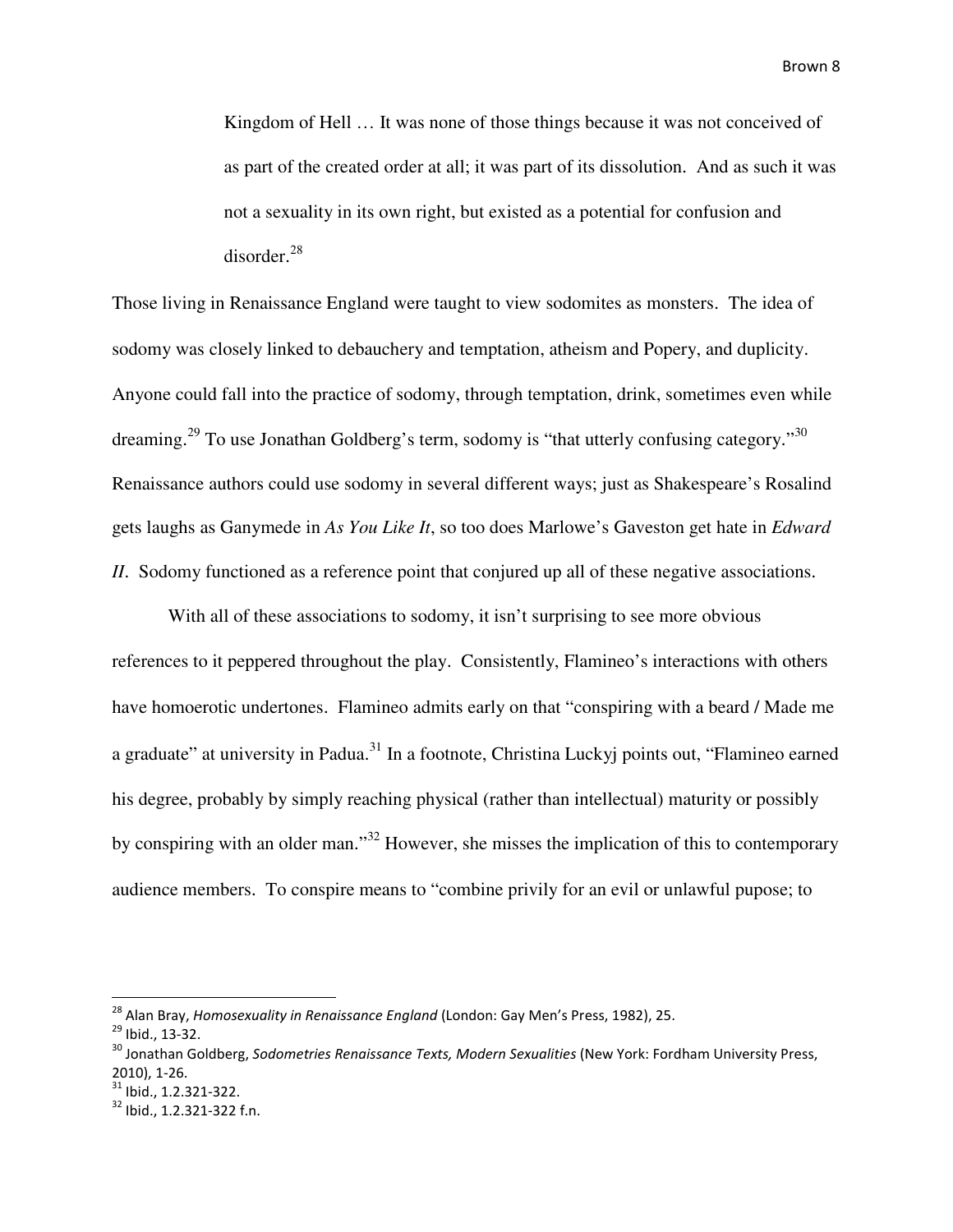agree together to do something criminal, illegal, or reprehensible."<sup>33</sup> To conspire with a beard can only mean a few things.

These references get more explicit later in the text. Flamineo introduces the Doctor to Brachiano to begin to plot against Isabella and Camillo. After the Doctor calls Flamineo merry, Flamineo exclaims, "Let me embrace thee toad, and love thee."<sup>34</sup> He then curses, "O thou abhominable loathsome gargarism, that will fetch up lungs, lights, heart, and liver by scruples."<sup>35</sup> Brachiano then compliments him for being an "honest doctor."<sup>36</sup>

This scene is suspicious. Obviously, Flamineo's exclamation is odd – this display of intimacy seemingly comes from nowhere. This is complicated by the Doctor's line before it. During this time, merry meant to be in a happy or joyful state, but it also meant attractive or pleasing to behold.<sup>37</sup> In this light, Flamineo's reaction is understandable. If the Doctor is calling Flamineo attractive and really is a toad – anything hateful or loathsome<sup>38</sup> – then Flamineo's advances would have seemed invited. After the embrace, Flamineo curses a gargle, presumably in his body and not in the Doctor's. Although Flamineo could be calling the Doctor himself a gargle for his work with poisons, gargarism is a double entendre. Flamineo is speaking of the most essential parts of his body – indeed, those that give him life – being expelled from his body. Moreover, each of these parts holds immense significance. During this time, the lungs were associated with lovers' sighs, the heart with love, and the liver with passion. The only unsaid essence of life is the semen. Indeed, semen is the only manifestation of the fire of the liver, the

<sup>&</sup>lt;sup>33</sup> OED, s.v. "Conspire."

<sup>&</sup>lt;sup>34</sup> Webster, White Devil, 2.1.308.

<sup>35</sup> Ibid., 2.1.309-311.

 $36$  Ibid., 2.1.312.

<sup>&</sup>lt;sup>37</sup> OED, s.v. "Merry."

 $38$  OED, s.v. "Toad."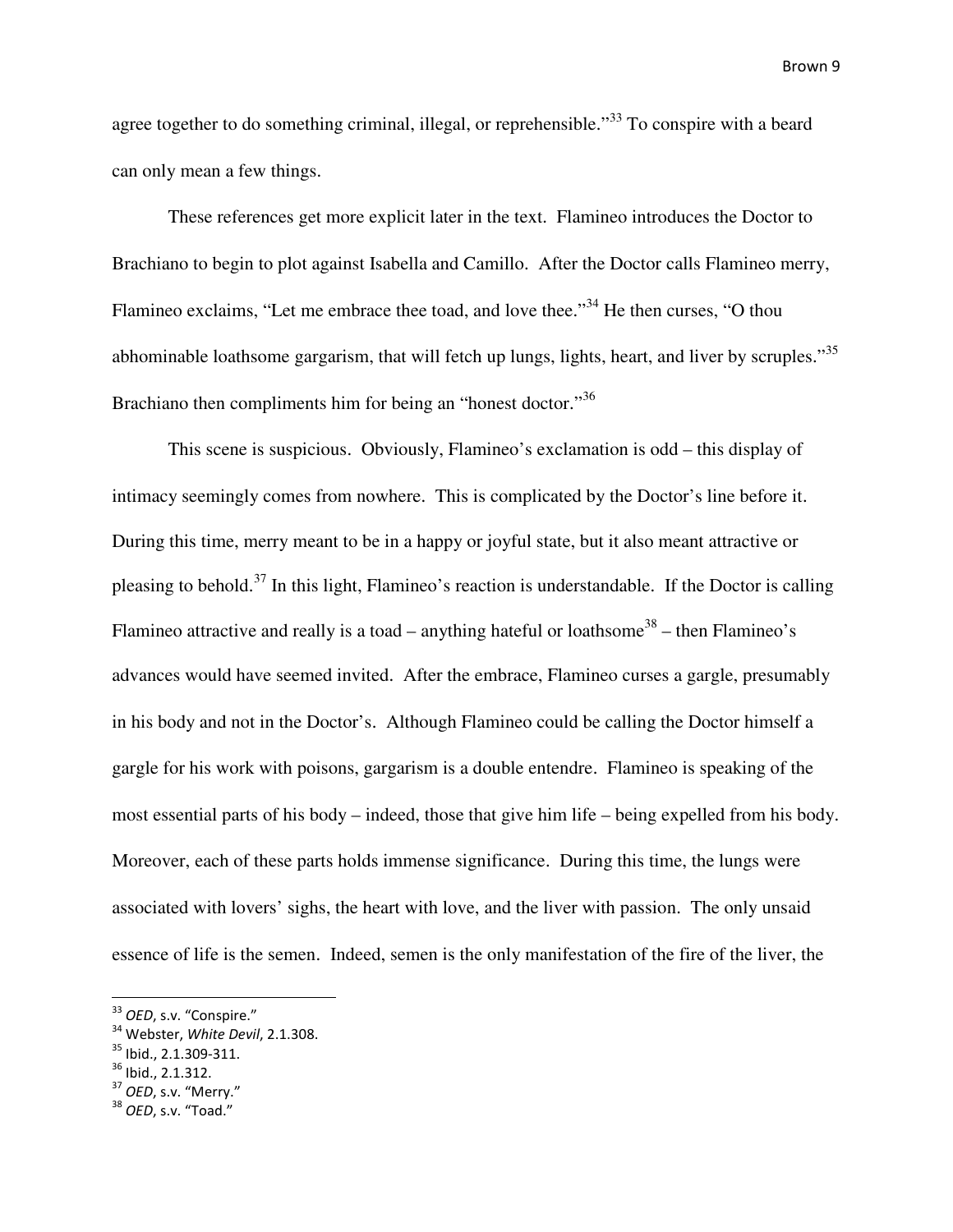love of the heart, and the propulsion of the lungs. In other words, this interaction is a linguistic orgasm and, depending on the staging, perhaps a more physical one as well. It is also curious why Brachiano would call the Doctor honest, meaning respectable and honorable, right before and after discussing the Doctor's skill with poison, one of the least honest ways to murder. Brachiano must be referring to an action that occurs onstage: the Doctor's rejection of Flamineo's advances, which prompts the frustrated curse. The undertones of homoeroticism are undeniable in this scene.

 Sodomitical undertones crop up throughout the text. A later interaction between Flamineo and Lodovico is even stranger:

FLAMINEO: Misfortune comes like the crowner's business,

Huddle upon huddle.

LODOVICO: Shall thou and I join housekeeping?

FLAMINEO: Yes, content.

Let's be unsociably sociable.

LODOVICO: Sit some three days together, and discourse.

FLAMINEO: Only with making faces;

Lie in our clothes.

LODOVICO: With faggots for our pillows.

FLAMINEO: And be lousy.

LODOVICO: In taffeta linings; that's gentle melancholy.<sup>39</sup>

.<br>-

<sup>&</sup>lt;sup>39</sup> Webster, White Devil, 3.3.73-81.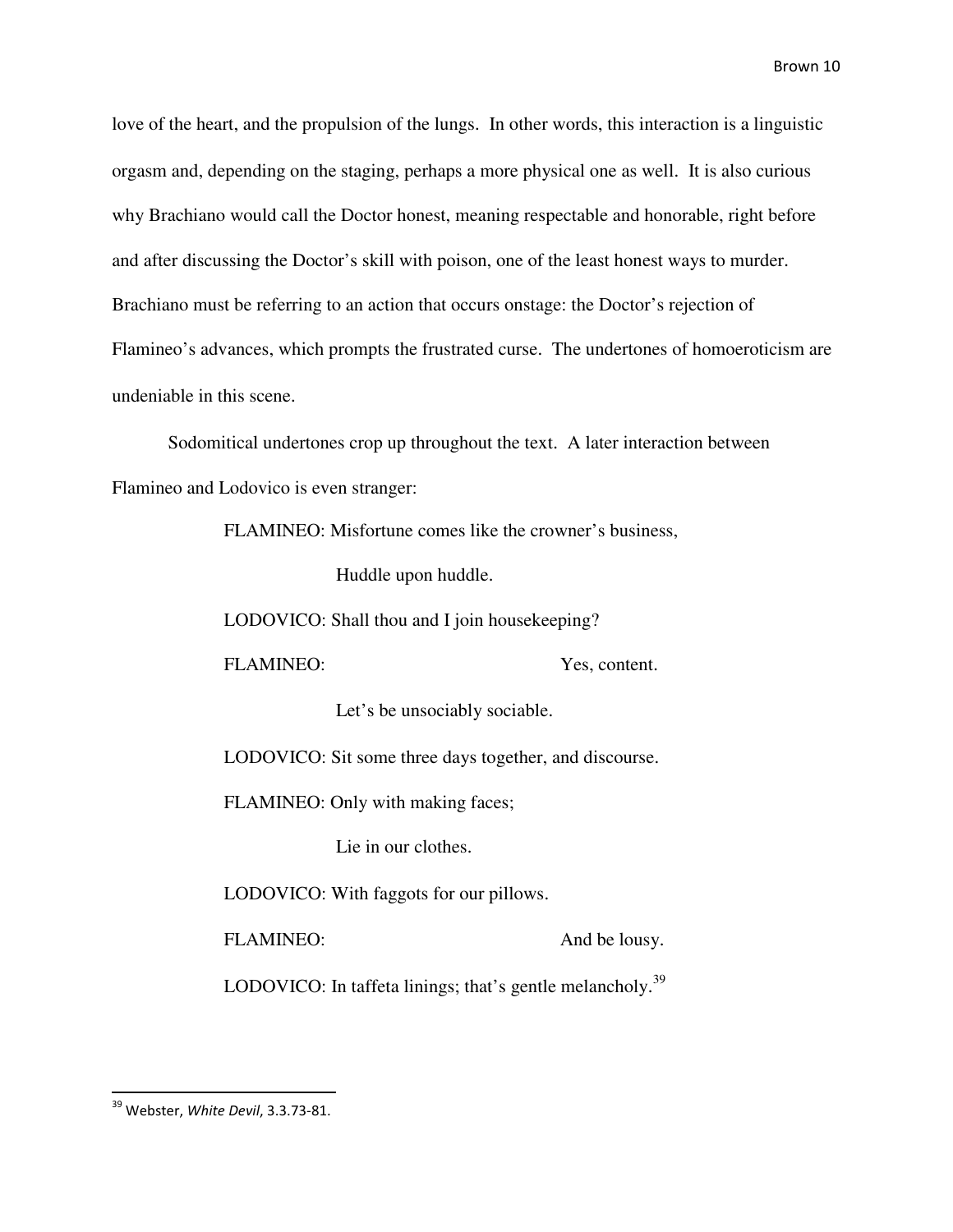Flamineo's lines "huddle upon huddle" prompts Lodovico's question. Lodovico's jump from an image calling forth bodies on top of bodies to propositioning Flamineo to join households and spend alone time together carries overt sexual connotations. The two want to be "lousy" together  $-$  vile, filthy, contemptible, obscene.<sup>40</sup> On top of this, they intend to spend this interaction in their underwear. Generally, two adult servants would not make plans to spend time together practically naked. Their interaction is blatantly sexual. It is telling that Webster calls his audience to "mark this strange encounter" before it begins.<sup>41</sup>

 Examining Flamineo's name adds to this conversation. Flamineo is a derivative of the Italian name Flaminio, which means "keeper of the flame" in Latin.<sup>42</sup> Lodovico's comment refers to the "flaming" nature of Flamineo – he is excessive and flagrant, as can be seen by his characteristics – and is a harmless joke.<sup>43</sup> But the image he mentions isn't so harmless. Faggots were bundles of wood used for fuel but also specifically referred to the practice of burning heretics at the stake. This begs the question: what exactly is Lodovico proposing that would require such a punishment? Obviously, this is another reference from Webster about sodomy. It is also important to note that although Lodovico does recant his vow to never part from Flamineo and the two fight, this is only after he is pardoned and restored to his noble position.<sup>44</sup> In other words, once he is reestablished in the order of society, he drops the disorder that sodomy brings. Only Flamineo remains in this tentative serving position.

<sup>&</sup>lt;sup>40</sup> OED, s.v. "Lousy."

<sup>41</sup> Webster, White Devil, 3.3.65.

<sup>42</sup> Babynamespedia, "Flaminio," Babynamespedia.com, http://www.babynamespedia.com/meaning/Flaminio (accessed April 2, 2013). Ironically, the name is derived from an ancient Roman family name associated with the priestly duties of tending to ceremonial fires.

 $43$  OED, s.v. "Flaming."

<sup>&</sup>lt;sup>44</sup> Webster, White Devil, 3.3.97ff.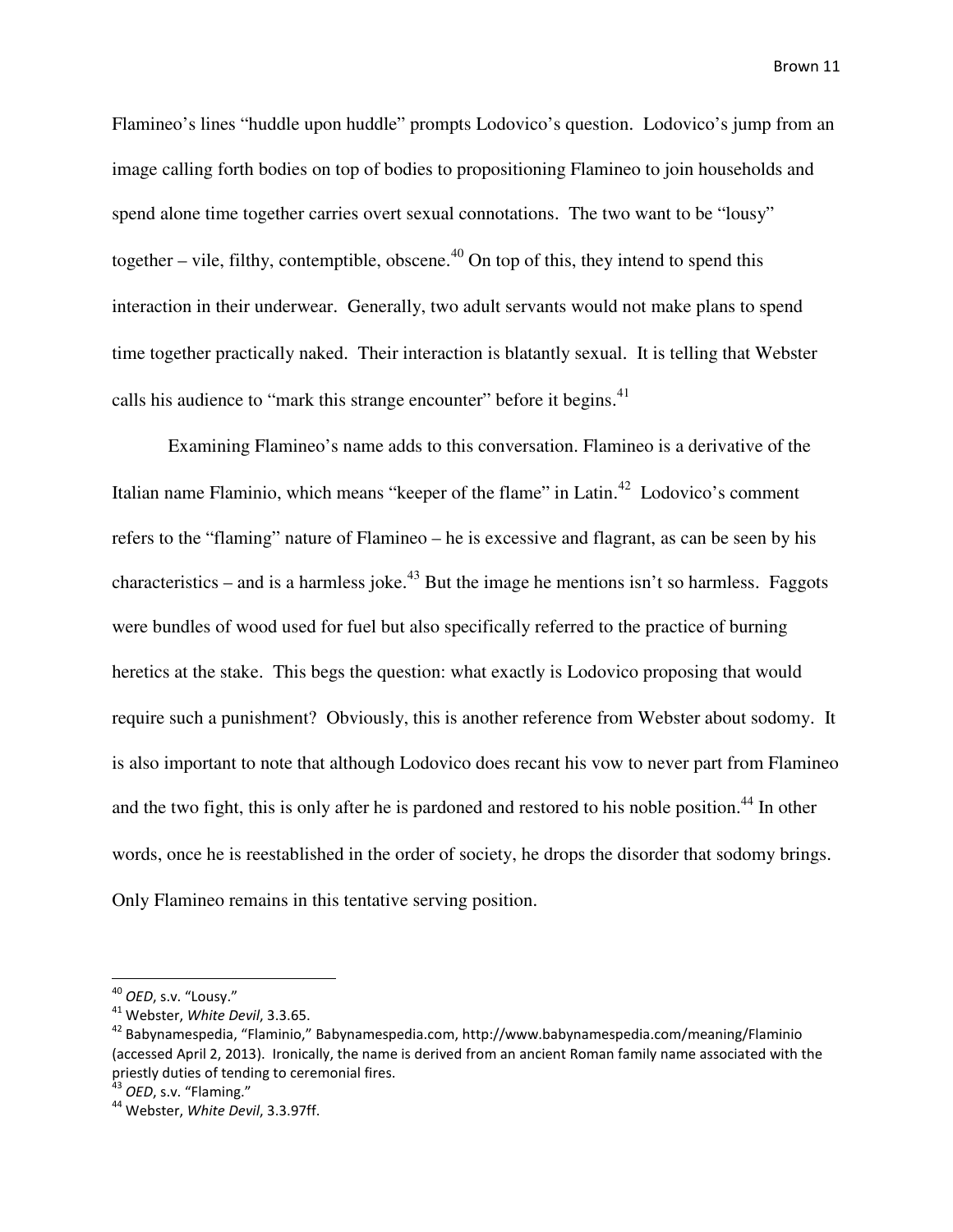Perhaps the most explicit reference to sodomy comes hand-in-hand with religion.

Francisco, disguised as Mulinassar, talks to Flamineo about the uselessness of being a soldier at peace, when Flamineo offers his own take on preferment:

> FLAMINEO: Give me a fair room yet hung with arras, and some great cardinal to lug by th'ears as his endeared minion.

FRANCISCO: And thou may'st do – the devil knows what villainy.

FLAMINEO: And safely.<sup>45</sup>

Flamineo does not simply wish to be in the service of some great cardinal – he wishes to be his minion. This word has a very explicit connotation during this time. Many people mocked King Henry III of France for his "minions" at court, which were his young, attractive sexual favorites. In *A History of Gay Literature*, Gregory Woods comments, "This charming fantasy of being fucked from behind by a corpulent prince of the Church has at least as much pragmatic humour in it as distaste ... It is a serious joke."<sup>46</sup> This reading dismisses Flamineo's comment as a joke, but that's writing it off too quickly. It is also significant that Francisco can't even bring himself to say what Flamineo has in mind, which is also fitting – sodomy is, according to the leading law expert during this time, Edward Coke, the "sin not to be named by Christians."<sup>47</sup> Flamineo's addition would be the scariest for contemporaries. His hope is to literally be the great cardinal's secretary, keeping the biggest secret of all without fear of discovery – due to their physical and emotional closeness, Flamineo would be able to indulge in this homoerotic behavior whenever he wanted to, as they would be bedfellows.

-

<sup>&</sup>lt;sup>45</sup> Ibid., 5.1.122-125.

<sup>&</sup>lt;sup>46</sup> Gregory Woods, A History of Gay Literature: The Male Tradition (New Haven, CT: Yale University Press, 1999), 78-79.

 $47$  Coke, Institutes of the Lawes, 57.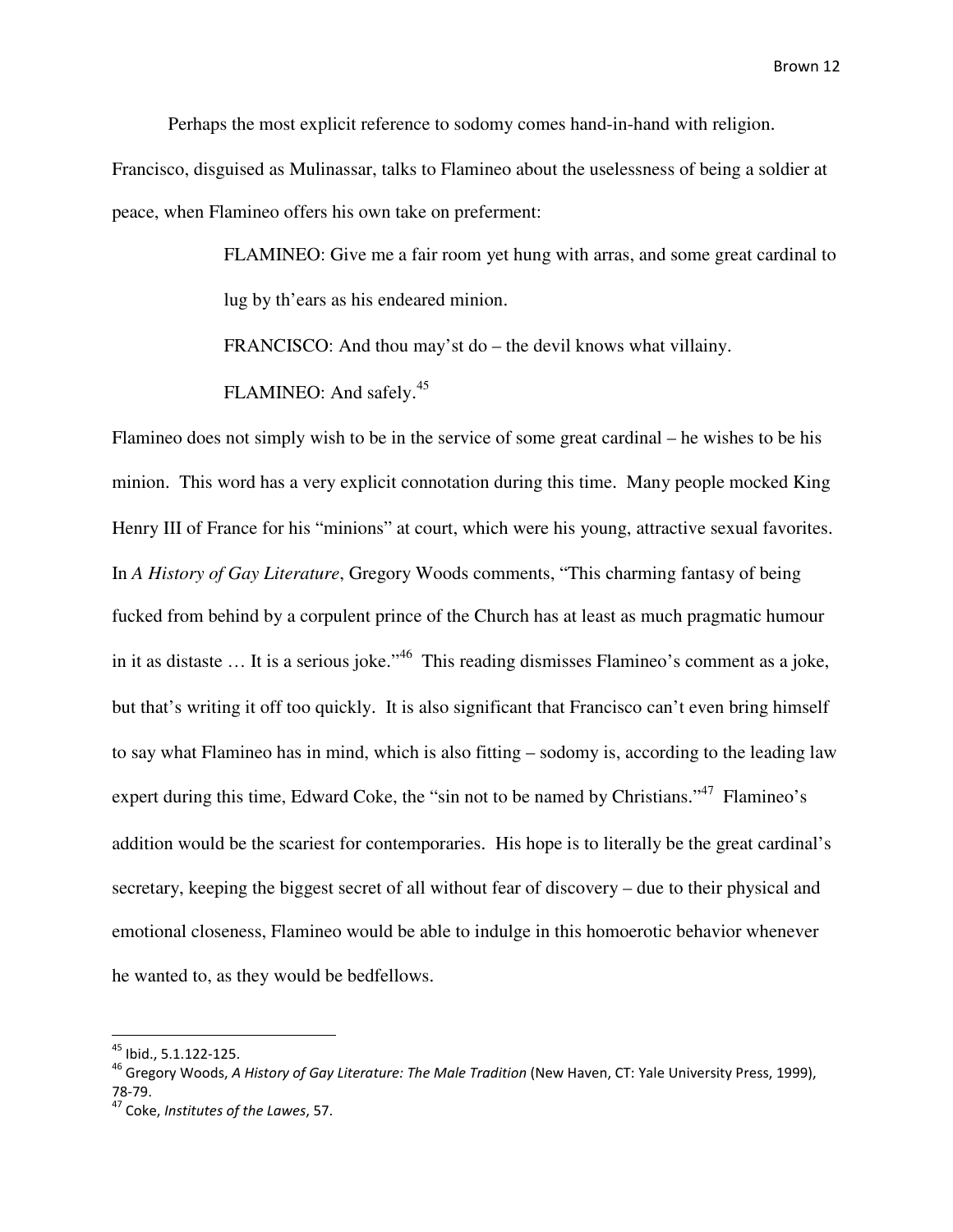Aside from these bigger scenes, homoerotic references pervade the play. The stage directions instruct Flamineo to strip before he kills Camillo, which is itself an oddly, physically intimate murder. <sup>48</sup> A scene later, Marcello recognizes Flamineo's path to preferment will also be his ruin. <sup>49</sup> As Flamineo goes on to critique Marcello's way of life in favor of his own, Marcello interrupts him to urge him "for love of virtue [to] bear an honest heart."<sup>50</sup> Flamineo alludes several times to grip, hands, and fluid, and Marcello is unable or unwilling to listen to what his brother is describing. Later, Flamineo agrees to ultimate servitude – a lease on his life that must be renewed daily – with Brachiano.<sup>51</sup> This agreement happens at Brachiano's "pleasure," and Flamineo says his "will is law now." This language is vague yet sexually suggestive enough to bring homoeroticism to mind. This is especially relevant, considering Brachiano is about to perform in a ceremonial joust in full armor – his alpha show of masculinity, complete with an unwieldy lance, makes for good staging.

 As presented, Flamineo should not function in society. Contemporary audiences would see him as a power-hungry, double-faced sodomite. What was Webster's purpose in characterizing Flamineo this way? To add to his problems socially, Flamineo's familial relations are strained throughout the play. Although he is engaged to Zanche, the relationship is obviously artificial. Flamineo admits that he only loves her "constrainedly" and that he "made to her some such dark promise and in seeking to fly from't I run on."<sup>52</sup> Flamineo has one reason be in this relationship: "she knows some of my villainy; I do love her, just as a man holds a wolf by the

<sup>&</sup>lt;sup>48</sup> Webster, White Devil, 2.2.37 s.d.

<sup>49</sup> Ibid., 3.1.34-35.

 $50$  Ibid., 3.1.36-61; 56.

 $51$  Ibid., 5.2.75-80.

<sup>52</sup> Ibid., 5.1.152; 5.1.167-168.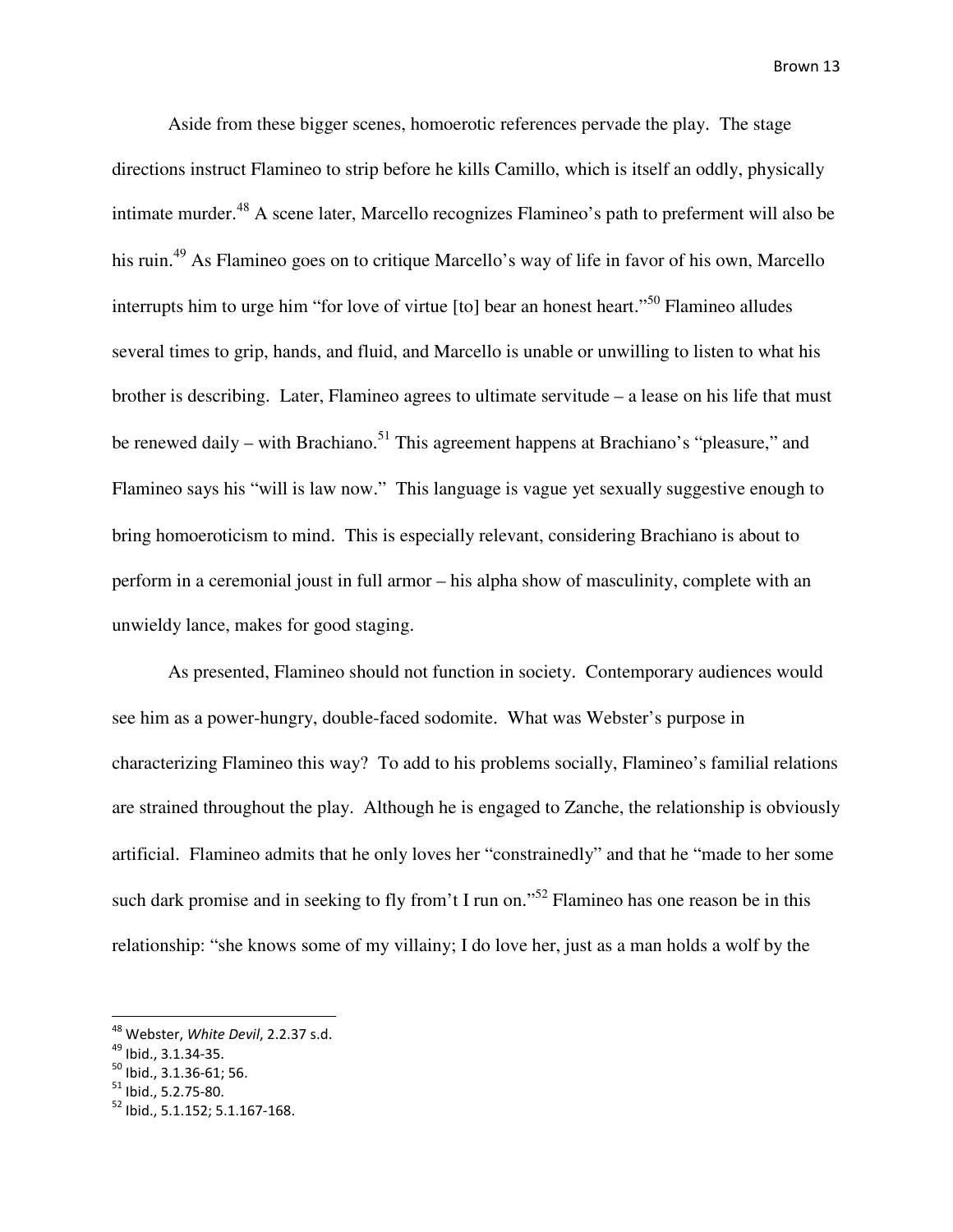ears."<sup>53</sup> Even though he does not want to marry her, Flamineo stays with her to keep her from revealing whatever his villainy is. As for Zanche, she recognizes his desire for other men, saying, "A little painting and gay clothes / Make you loathe me."<sup>54</sup> In other words, when she accentuates her femininity, Flamineo rejects her.

Even though the relationship is feigned, Flamineo's family cannot accept that Zanche is a moor and a servant herself. Both Cornelia and Marcello physically abuse her and reprimand Flamineo for agreeing to marry her.<sup>55</sup> Once again, Flamineo is in a bind, unable to choose either Zanche or his family, and he fights bitterly with Marcello. This results in Flamineo killing his brother, which makes his mother go mad.<sup>56</sup> It is important to note that Flamineo doesn't kill or stab Marcello but rather runs him through. This sort of penetration is suggestive of the family's critique on Flamineo as a whole.

According to some critics, these family scenes are unnecessary. Harold Jenkins, in "The Tragedy of Revenge in Shakespeare and Webster" in the *Shakespeare Survey*, "deplores Webster's 'fatal tendency to complication' in *The White Devil* and contrasts it with *The Duchess of Malfi*, in which 'there is now no ghost, no mad wailing mother, no good brother to be killed by a bad.'"<sup>57</sup> Similarly, in "Webster's *The White Devil* and the Jacobean Tragic Perspective" in *Texas Studies in Literature and Langague*, Larry S. Champion contends that "Marcello's murder and Cornelia's madness are never effectively integrated into the major action."<sup>58</sup>

<sup>53</sup> Ibid., 5.1.152-153.

<sup>54</sup> Ibid., 5.1.169-170.

<sup>55</sup> Ibid., 5.1.184-200.

<sup>56</sup> Ibid., 5.2.13 s.d.; 5.2.56-57, 5.4.64-109.

<sup>&</sup>lt;sup>57</sup> Luckyj, introduction to White Devil, xv, f.n. 11.

 $58$  Ibid.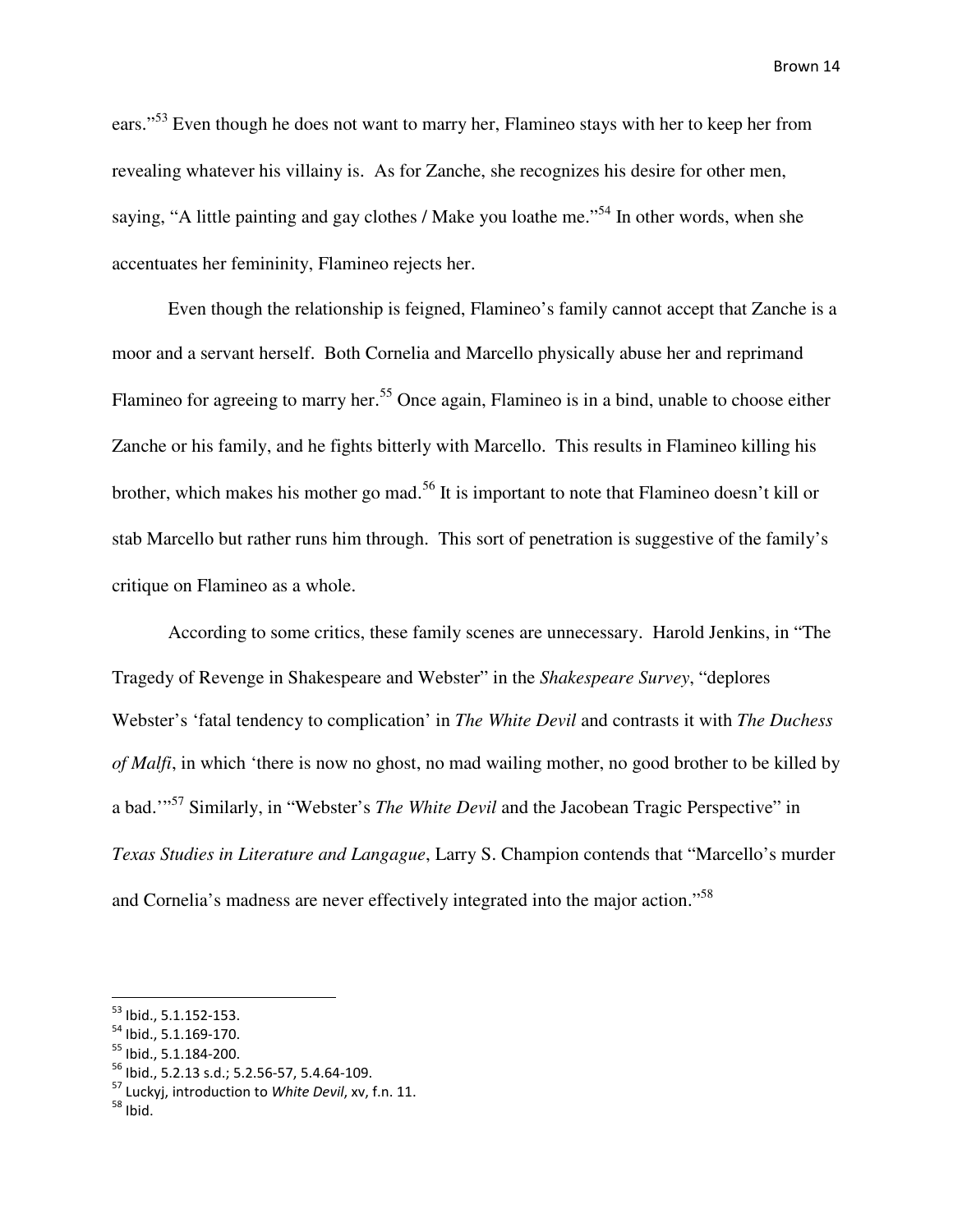These critics do not take the implications of Flamineo's sodomy into account. As stated previously, sodomites disrupted the natural order of life. During this time, the family was generally recognized to represent society at large. According to Lena Cowen Orlin in *Elizabethan Households: An Anthology*, "Elizabethan social thinkers recognized the place that households had to play in the public order of the period … both the monarchy and the new church of England turned to the household as the institution in which order was to be created, modeled, and enforced."<sup>59</sup> Flamineo tears his family apart – he kills his brother, drives his mother mad, and plans to kill his sister. By having Flamineo destroy his family to this extent, Webster is showing how destructive sodomy and social mobility can be.

The breakdown of the metaphorical society is reinforced later, when Flamineo interacts with the "real" society of the play, which is even more frightening. After Brachiano dies, Flamineo becomes a "masterless man" and practically has free reign $^{60}$  (Neill, 15). This is an issue, as service was the defining concept of English society and hierarchy. English society was structured by the hierarchical Great Chain of Being, and this structure of service not only "provided the model by which all relationships involving power and authority were understood but … it was almost impossible to conceive of a properly human existence outside the hierarchy of masters and servants that made up the 'society of orders.'"<sup>61</sup> The social position of each individual in England "was to some degree determined by his servant dependence upon a more powerful master. In this construction society consisted of an unbroken chain of service that

<sup>&</sup>lt;sup>59</sup> Lena Cowen Orlin, *Elizabethan Households: An Anthology* (Seattle: University of Washington Press, 1995), 22. <sup>60</sup> Michael Neill, Putting History to the Question: Power, Politics, and Society in English Renaissance Drama (New

York: Columbia University Press, 2000), 15.

 $61$  Ibid., 21.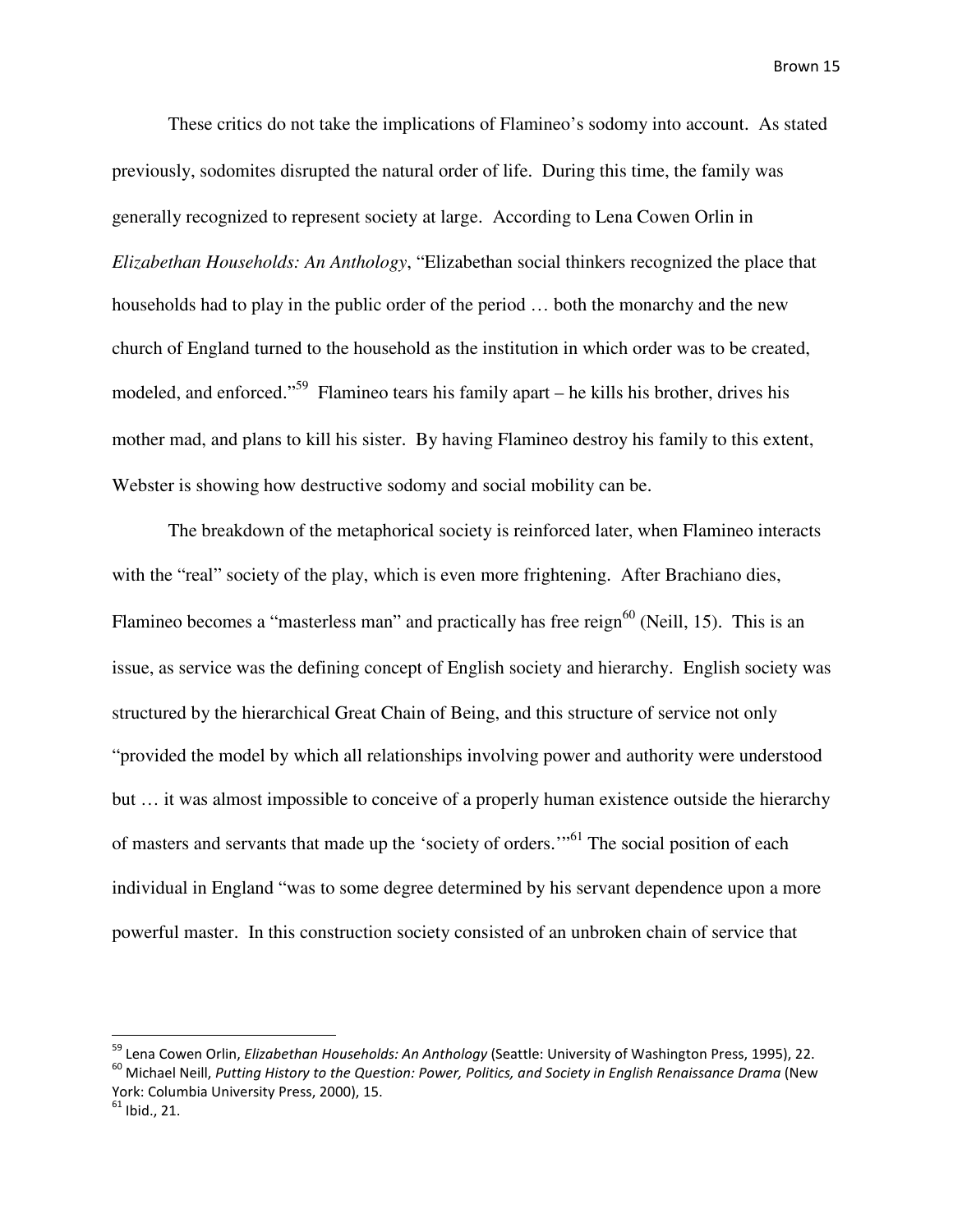stretched from the humblest peasant to the monarch who owed service only to God."<sup>62</sup> Everyone owed service upwards. Because Flamineo falls outside of the system after Brachiano dies, he is able to interact with others outside of this hierarchy.

As such, after he is masterless, Flamineo is free to disrespect the nobility. He disobeys Giovanni's order to leave him alone, even though he is now the Duke.<sup>63</sup> Indeed, Flamineo mocks Giovanni lightly, calling him merry when he is in mourning and offering an insensitive view of Brachiano's death.<sup>64</sup> Flamineo also orders Francisco to do as he says. Although Francisco does not want to lead Flamineo to his mother and Zanche, Flamineo repeatedly says, "I will see them."<sup>65</sup> This isn't a request; Flamineo does not give Francisco an option. On top of this, Flamineo instructs Francisco to leave him alone.<sup>66</sup> Even though Francisco is disguised as Mulinassar, his status does not change. This interaction is still a servant bossing around a duke. Most abstractly – and perhaps most scandalously – Flamineo confronts Brachiano's ghost.<sup>67</sup> Not only does he face him once again, Flamineo calls him a mockery.<sup>68</sup>

 Flamineo embraces the sudden agency that comes with his masterless condition. Flamineo rushes in on Vittoria and Zanche, saying, "You are my lord's executrix and I claim / Reward for my long service."<sup>69</sup> He takes command and insists on payment, going against the

<u>.</u>

<sup>62</sup> Ibid., 21-22.

 $^{63}$  Webster, White Devil, 5.4.10.

<sup>64</sup> Ibid., 5.4.11-19.

 $<sup>65</sup>$  Ibid., 5.4.51-61.</sup>

 $<sup>66</sup>$  Ibid., 5.4.112.</sup>

<sup>&</sup>lt;sup>67</sup> Luckyj believes Flamineo's speech is quick and desperate throughout this confrontation. I disagree with her reading. To me, the lines do not lend themselves to this emotional state. Reading it slower establishes Flamineo's presence in the scene and provides a tenser – yet ultimately positive – confrontation between Flamineo and his previous master.

 $68$  Ibid., 5.4.121-122.

 $^{69}$  Ibid., 5.6.7-8.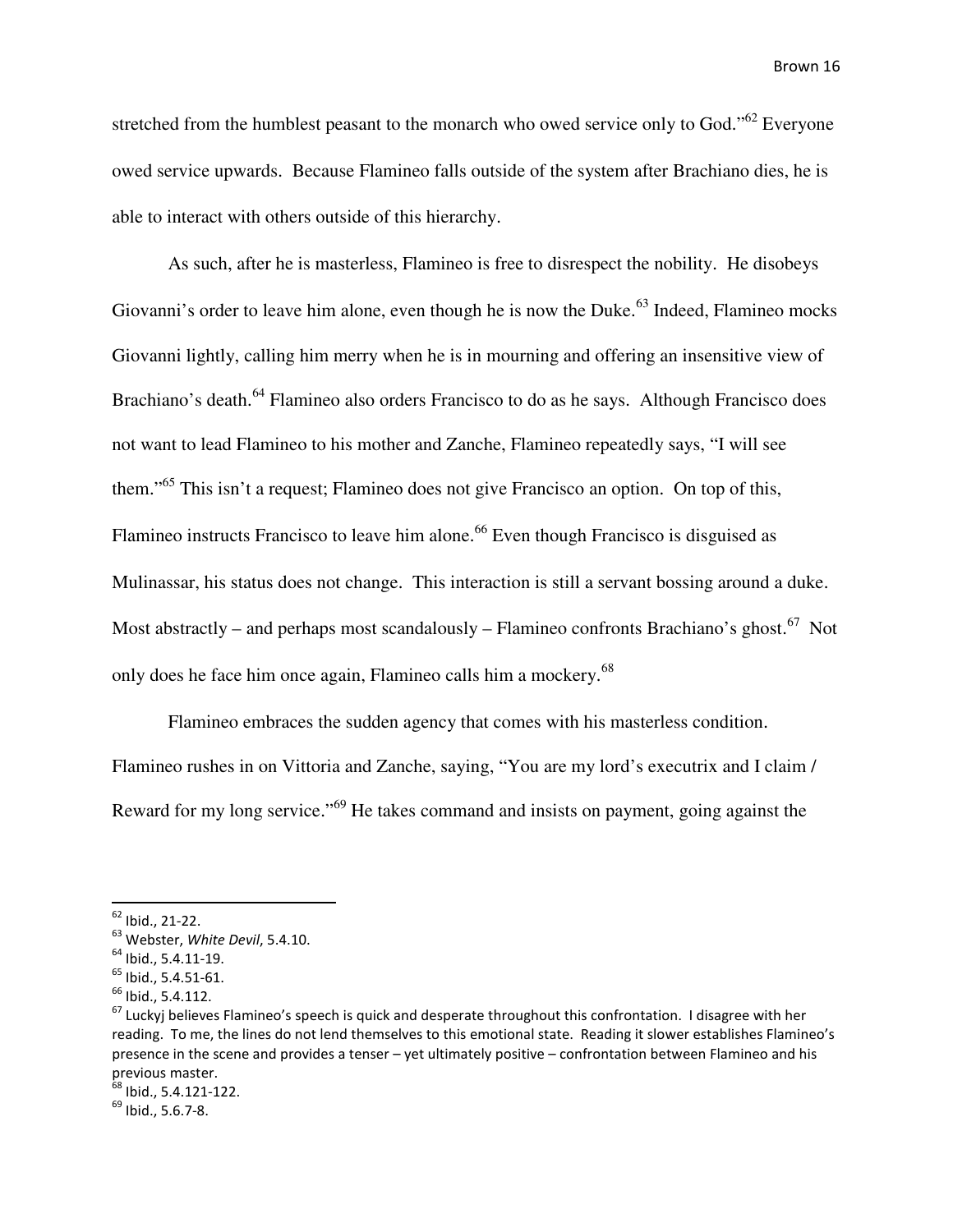assumption during this time that "a servant did not seek a reward" from a close master.<sup>70</sup> Additionally, he tells Vittoria that both of them must die with Brachiano.<sup>71</sup> But he makes a point to make it known that he will be dying voluntarily, and Flamineo is resolved to have things go his way – as he puts it, "My life hath done service to other men; / My death shall serve my own turn."<sup>72</sup> This is surprisingly accurate – even though Vittoria and Zanche want to kill Flamineo, they wait until his order.<sup>73</sup> Essentially, he is giving the go-ahead to his own shooting squad.

 The ultimate anxiety is exposed after Flamineo is shot by the two women. Although he falls to the ground, he rises from seeming death, revealing that the guns were loaded with blanks.<sup>74</sup> This is not simply a metatheatrical joke, as Luckyj asserts; this is Flamineo had the height of his disorder and disruption.<sup>75</sup> In this scene, Flamineo has metatheatrical control over the others onstage and the audience. Rather than immediately react to his sister's betrayal, Flamineo acts his death out. He is able to play with the characters' as well as the audience's perception as he sees fit. This is not the sort of power a servant should be given onstage. The only way for Webster to resolve Flamineo's behavior is to literally upstage him with Lodovico and his gang. The rush onstage more than doubles the number of characters previously, visually stripping control from Flamineo. It is fitting that the one to put Flamineo back in his place is Lodovico, who was restored to order himself earlier. This final interaction establishes and reiterates the proper social order.

<u>.</u>

 $70$  Alan Bray, "Homosexuality and the Signs of Male Friendship in Elizabethan England," in Queering the Renaissance, ed. Jonathan Goldberg (Durham, NC: Duke University Press, 1994), 50.

 $71$  Webster, White Devil, 5.6.32-37.

<sup>72</sup> Ibid., 5.6.49-50.

 $73$  This is yet another way Flamineo demonstrates his control over the stage. With such a long, drawn-out farewell, the women are forced to listen to what he has to say. Rather than shooting him, as they had intended, they must wait through his long, patronizing speech.

<sup>74</sup> Webster, White Devil, 5.6.147-148.

 $^{75}$  Ibid., 5.6.148 f.n.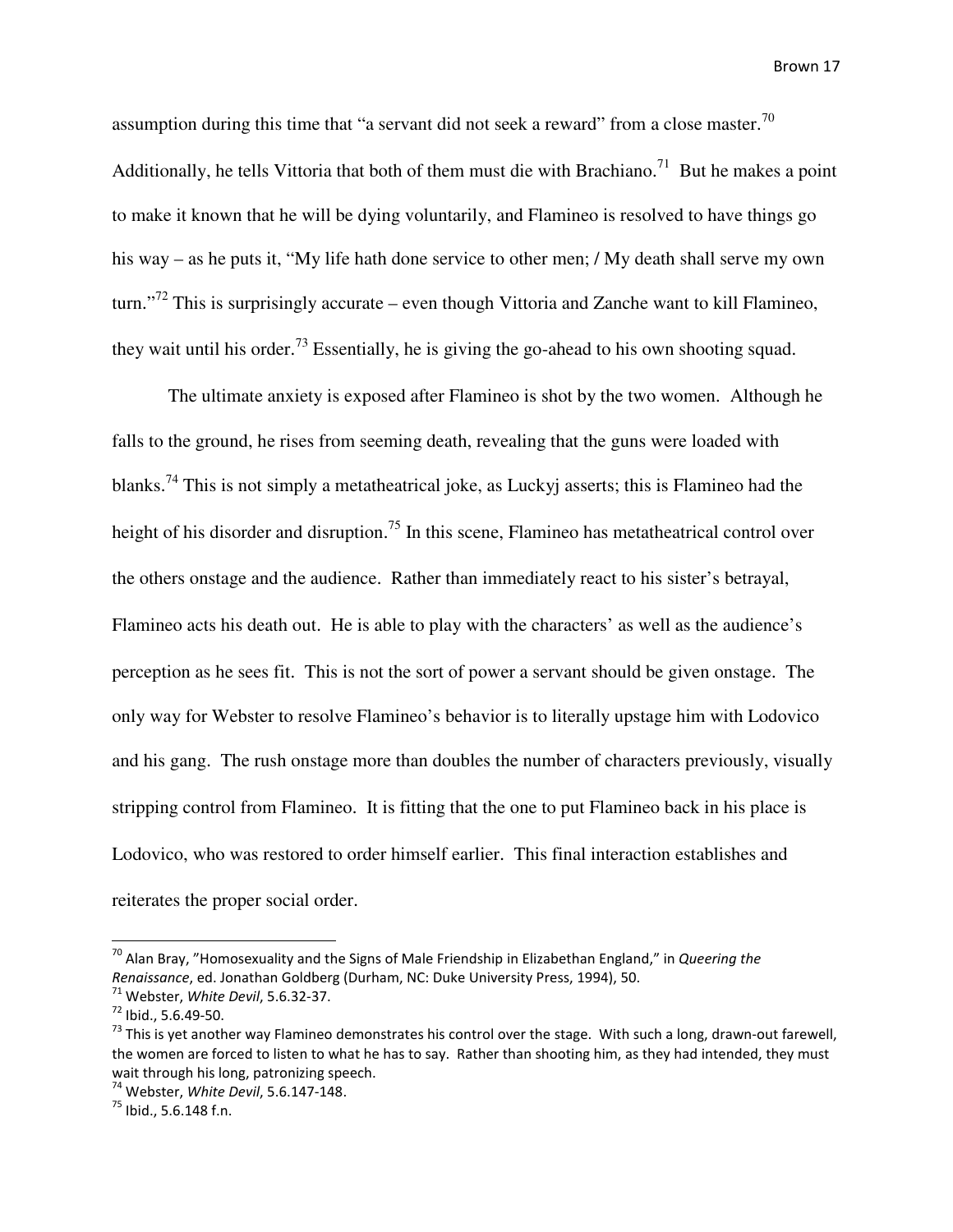Webster intentionally characterized Flamineo, a power-hungry and mobile servant, in the worst way he could. Flamineo is made corrupt, debased, duplicitous, and atheistic in order make him a prescriptive figure, not a descriptive character. His qualities are used as tropes – sodomy is being hinted at onstage, not represented – to illuminate the anxiety over social mobility during this time. *The White Devil* shows the social chaos and disorder that comes from upwards and downward mobility. Because of all the connotations it carries, Flamineo is coded as a sodomite to more easily convey this idea of social destruction. It is important for readers of *The White Devil* today to be more in touch with the influences on Webster and contemporary thought surrounding the play, as these dramatically affect our understanding of the text. Further readings of *The White Devil* should focus on Zanche's role in this configuration, as that was outside the scope of this paper.

## Bibliography

Bray, Alan. *Homosexuality in Renaissance England.* London: Gay Men's Press, 1982.

Coke, Edward. *The Third Part of the Institutes of the Lawes of England: Concerning High* 

*Treason and Other Pleas of the Crown and Criminal Causes.* London: E. and R. Brooke,

1797.

"Falmineo." Babynamespedia: an Encyclopedia of Names. http://www.babynamespedia.com/me